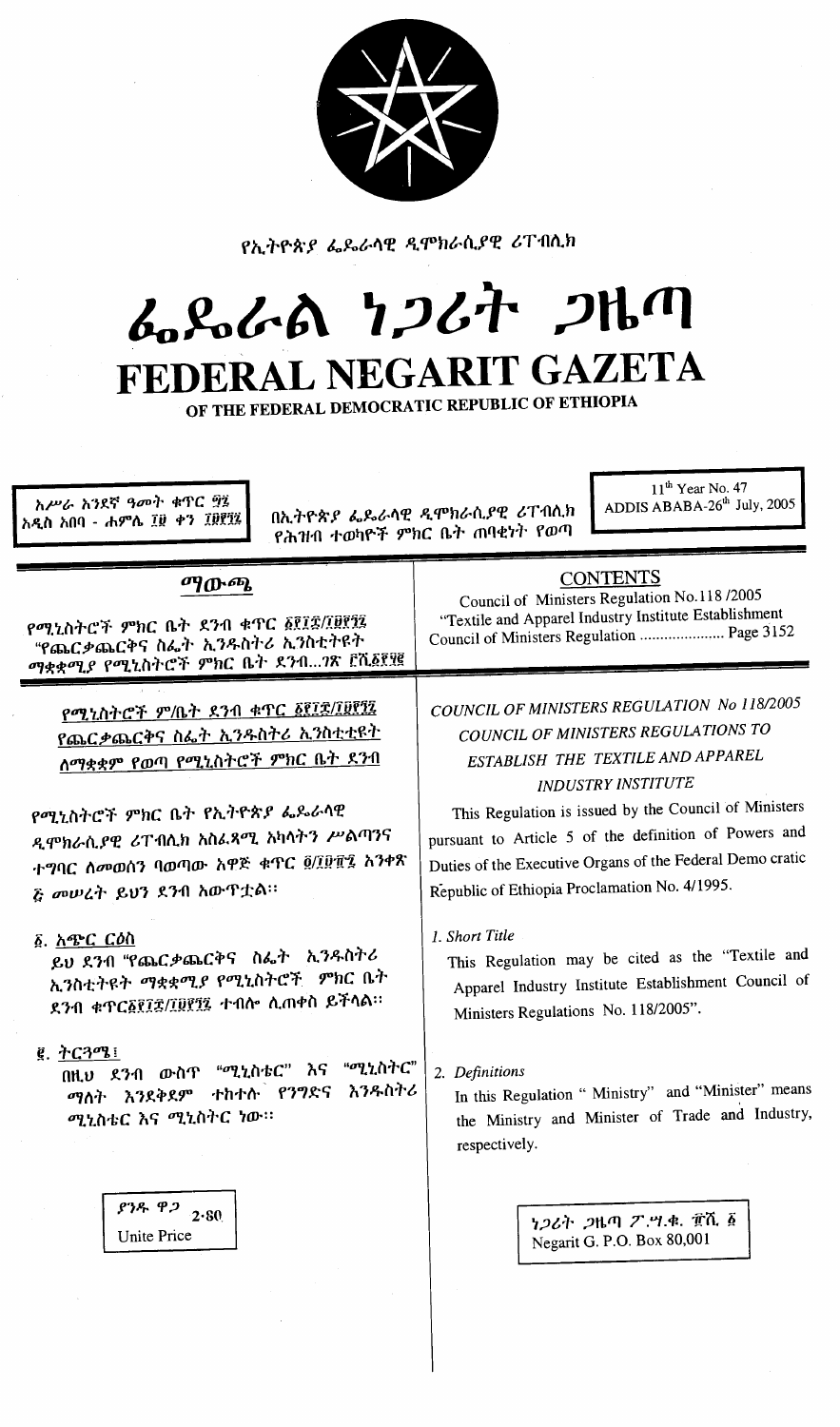### **[** *σ***υ**ςς συ

፩/ የጨርቃጨርቅና ስፌት ኢንዱስትሪ ኢንስቲትዩት /ከዚህ በኋላ "ኢንስቲትዩት" እየተባለ የሚጠራ/ የሕግ ሰውነት ያሰው ራሱን የቻሰ የፌጼራል መንግሥት መስሪያ ቤት ሆኖ በዚህ  $231$ ተቋቁሚል።

፪/ የኢንስቲትዩቱ ተጠሪነት ስሚኒስቴሩ ይሆናል።

# ፬. የኢንስቲትዩቱ ዋና መስሪያ ቤት

የኢንስቲትዩት ዋና መስሪያ ቤት በአዲስ አበባ ከተማ ሆኖ እንደአስፌሳጊነቱ በሌሎች ቦታዎች ቅርንጫፍ መስሪያ ቤቶች ሲኖረው ይችላል።

# *፞፝<u>፟ዼ የኢንስቲትዩቱ ዓላማ</u>*

የኢንስቲትዩቱ  $90q$ የጨርቃጨርቅና ስፌት ኢንዱስትሪዎች አለምአቀፍ የምርት ጥራትና ደረጃ ዕውቅና በማግኘት በሀገር ውስጥና በውጭ ገበያ ተወዳዳሪ መሆን እንዲችሱ በገበያ ልማት እንዲሁም  $P^{\mu\nu}$ አመራር፣ የቁጥጥርና የምርት የሰው ኃይላቸውን የሚረዳና **わりかた** ስማዳበር የሚያስፌልጓቸውን ቴክኒሺያኖች በዘላቂነት ለማሚላት የሚያስችላቸው የአጭርና የረጅም ጊዜ ስልጠና በመስጠት ማገዝ ይሆናል።

# ፮. <u>የኢንስቲትዩቱ ስልጣ</u>ንና ተግባር

 $\beta$ መንግሥት ስሴሎች መስሪያ ቤቶች በሕግ ተሰይተው የተሰጡት ሥልጣንና ተማባሮች **እንደተጠበቁ** ሆነው ኢንስቲትዩቱ የሚከተሱት ሥልጣንና ተግባሮች ይኖሩታል፤

- ፩. ሰጨር*ቃ*ጨርቅ ስፌት ኢንዱስትሪዎች የገበደ ልማት ድ*ጋ*ፍ ማድረግ እና የስራ አመራርና የምርት ቁጥጥር የአጭር ጊዜ ስልጠና መስጠት ፤
- ê. የጨርቃጨርቅና ስፌት ስልጠና  $\mu$ <sup> $q$ </sup> $+$ ትምህርት በመቅረጽ በዘርፉ የሙያተኞችን ብዛት ስማሳደማና **ሠልጣኞችን** ከአዳዲስ ቴክኖሎ ጂዎችና አሰራሮች ጋር ለማስተዋወቅ የቅድመ ሥራ ስምሪት እና የሥራ ላይ የአጭርና የረጅም ጊዜ ስልጠና በራሱ ወይም ከሴሎች ተቋማት ጋር በመተባበ $C$  መስጠት ፡
- ፫. የጨር*ቃ*ጨርቅና ስፌት ውጤቶች ዋራትና ብዛት ስማሳደግ የሚያስችል የምርምርና ስርፀት ተግባራትን በራሱ ወይም ከሴሎች ተቋማት ጋር በመተባበር ማከናወን፤
- ĝ. ዘረፉ ያስበትን いっと መሠረት በማድረግ የሚያደር ጋቸውን **ጥናቶች** በሕትመት ወየም በሴሳ ዘዴ ማሰራጨት፣
- *ξ. ከዘርፉ ጋር የተያያዘ የሳበራቶሪ ፍተሻ አገልግሎት* መስጠት ፣
- Z. የጨርቃጨርቅና ስፌት ውጤቶች ጥራትና ብዛትን ሰማሳደግና በዘርፉ የተሰማሩ ባለሀብቶች ስሚያጋጥሟቸው ችግሮች የምክር አገልግሎት መስጠት ፡

#### 3. Establishment

- 1) It is hereby established the Textile and Apparel Industry Institute (hereinafter the "Institute") as an autonomous federal government agency having its own legal personality.
- The Institute shall be accountable to the Ministry.  $(2)$

#### $\overline{4}$ . Head Office

The Institute shall have its Head Office in Addis Ababa and may have branch offices in other places, as may be necessary.

# 5. Objectives

The objectives of the Institute shall be to assist the textile and apparel Industries in market development and by giving long and short term trainings that will result in the upgrading of their management, supervision and production manpower skills and in sustainable supply of technicians needed by the industries, so as to enable them become competitive in domestic and foreign markets by acquiring product quality and standard recognition internationally.

## 6. Power and Duties

Without Prejudice to specific powers and duties given by law to other government organs, the Institute shall have the following powers and duties:

- 1) to give market development assistance and short term training on management and production supervision to textile and apparel industries;
- 2) by developing textile and apparel training curriculum, to give pre-service and in-service training in order to increase the number of professional in the sector and to acquaint the trainees with new technologies and methodologies, on its won or in collaboration with other institutions;
- 3) to conduct research and development activities that will result in the increment of quality and quantity of textile and apparel products, on its own or in collaboration with other institutions;
- 4) to distribute, through publication or any other methods, the studies it conducts based on the existing situations of the sector;
- 5) to render laboratory testing services in connection with the sector;
- $6)$ to give consultancy services to improve the quality and quantity of textile and apparel products and to resolve problems encountered by investors in the sector;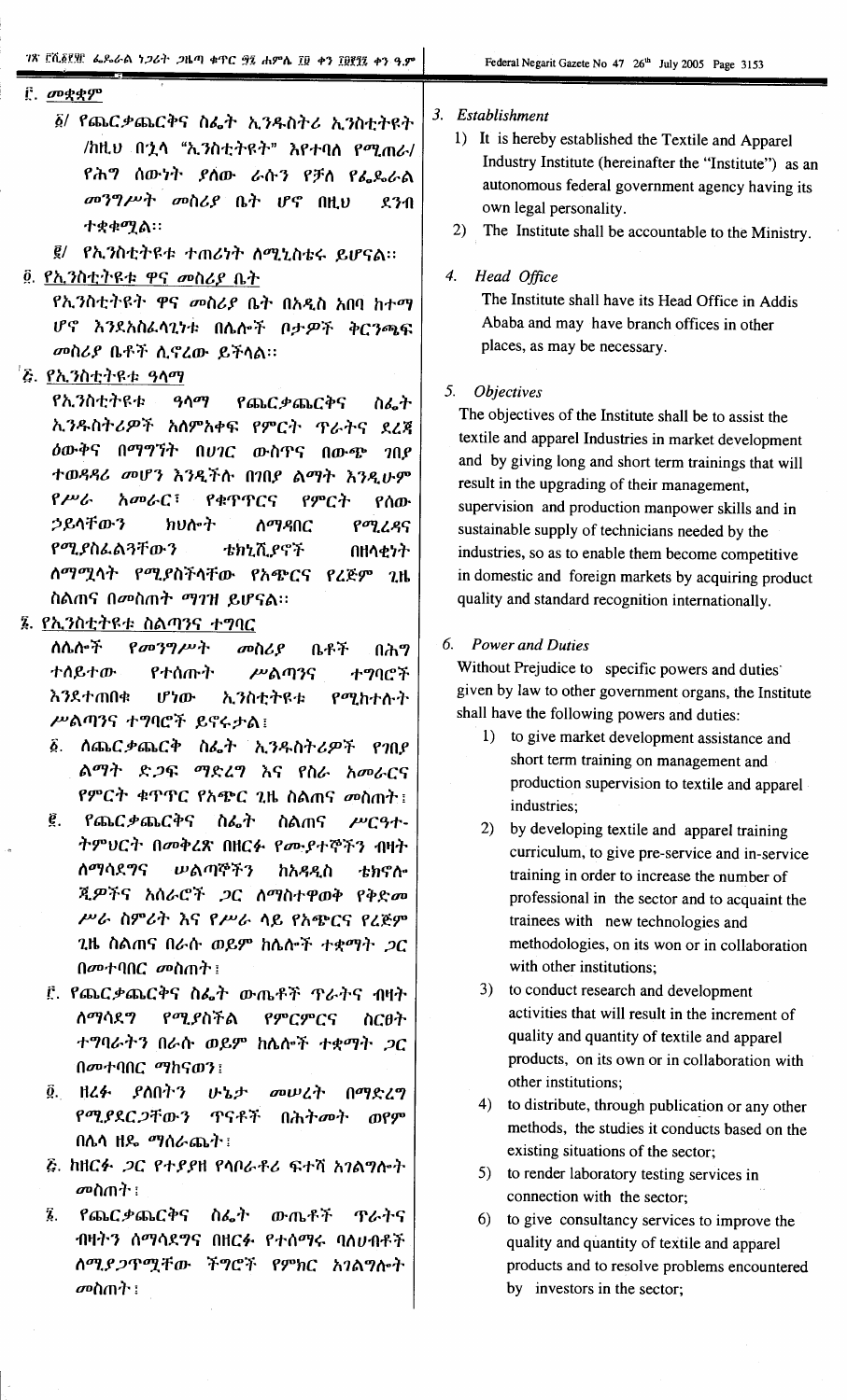|             | ገጽ በሺ፩፻፶፬ ፌዶራል ነጋሪት ጋዜጣ ቁጥር ፵፯ ሐምሴ ፲፱ ቀን ፲፱፻፺፯ ቀን ዓ.ም    | Federal Negarit Gazete No 47 26 <sup>th</sup> July 2005 Page 3154             |
|-------------|----------------------------------------------------------|-------------------------------------------------------------------------------|
|             | ፯. የዘርፉን ልማት ለማሳደግ የሚያስችል የመረጃ<br><i>አገ</i> ልግሎት መስጠት    | 7. to provide information service that will enhance                           |
|             |                                                          | the development of the sector;                                                |
|             | ፰. ስሰልጣኞች የምስክር ወረቀትና ዲፕሎማ                               | 8. to issue certificates and diplomas to trainees;                            |
|             | መስጠት ፡                                                   | 9. to collect fees for services it renders:                                   |
|             | <u>፱</u> . ሰሚሰጣቸው አገልግሎቶች ክፍ <i>ያ ማ</i> ስከፌል፤            |                                                                               |
|             | ፲ የንብረት ባለቤት መሆን፣ ውል መዋዋል፣ በራሱ<br>ስም <i>መ</i> ከሰስና መክሰስ፤ | 10. to own property, enter into contract, sue and be<br>sued in its own name; |
|             | ፲፩. ዓላማውን ከግብ ለማድረስ የሚያስራልጉ ሌሎች<br>ተግባራትን ማከናወን።         | 11. to engage in other activities necessary to<br>accomplish its objectives.  |
| Ĩ.          | <u>የኢንስቲትዩቱ አቋም</u>                                      |                                                                               |
|             | ኢንስቲትዩቱ፣                                                 | 7. Organization on the Institute                                              |
|             | ፩. በሚኒስትሩ አቅራቢነት በመንግሥት የሚሾም                             | The institute shall have:                                                     |
|             | አንድ ዲሬክተር                                                | a Director to be appointed by the Government<br>1)                            |
|             | አካ <i>ዳሚክ</i> ካውንስል፣<br><u>ê</u> .                       | upon the recommendation of the Minister:                                      |
|             | ፫. አማካሪ ቦርድ፣ እና                                          | an Academic Council;<br>2)                                                    |
|             |                                                          | an Advisory Board; and<br>3)                                                  |
|             | g. አስፌሳጊ ሠራተኞች፣                                          | the necessary staff.<br>4)                                                    |
|             | ይኖሩታል።                                                   |                                                                               |
|             | <i>፰. የአማካሪ ቦርድ አባ</i> ሳት                                |                                                                               |
|             | የአማካሪ ቦርዱ አባላት በመንግሥት ይመደባሉ።                             | 8. Members of the Board                                                       |
| Ŷ.          | <u>የአማካሪ</u> ቦርዱ ተግባራት                                   | The members of the advisory board shall be assigned                           |
|             | አማካሪ ቦርዱ የሚከተሱት ተግባራት ይኖሩታል፤                             | by the Government,                                                            |
|             | በጨርቃጨርቅና ስፌት ኢንዱስትሪ<br>1.<br>ዘርፍ                         |                                                                               |
|             | <b>ስሚኒስቴሩና</b><br>ለኢንስቲትዩቱ<br>በአማካሪነት                    | The Duties of the Advisory Board<br>9.                                        |
|             | ይሰራል ፤                                                   | The Advisory Board shall have the following duties:                           |
|             | በጨርቃጨርቅና<br>ኢንዱሰትሪ<br>2.<br>ስፌት<br>ዘርፍ <sup>1</sup>      | to advise the Ministry and Institute on the textile<br>1)                     |
|             | በኢንስቲትዩቱ<br>በሚዘጋጁ<br>ፖሊሲዎችና                              | and apparel industry sector;                                                  |
|             | ስትራቴጂዎች<br>ኢንስቲትዩቱ<br>እንዲሁም                              | to give opinion on policies and strategies prepared<br>2)                     |
|             | በሚያወጣቸው<br>መመሪያዎች<br>አስተያየት<br>ሳይ                        | by the institute on textile and apparel industry                              |
|             | <b>ያቀርባል</b> ፡                                           | sector and on directives to be issued by the                                  |
|             | ኢንስቲትዩቱ<br>የሚያከናውናቸውን<br>ሥራዎች<br>3.                      | institute;                                                                    |
|             | በማቀድና የዕቅድ አፌፃፀም ግምገማ<br>በማድረግ                           | to assist in planning the activities of the institute<br>3)                   |
|             |                                                          | and in the evaluation of the accomplishment of the                            |
|             | <i>ያግ</i> ዛል ፡                                           | plan;                                                                         |
|             | ኢንስቲትዩቱ<br>የሚያከናወናቸውን<br>የምርምር<br>4.                     |                                                                               |
|             | ሥራዎች ይገመግማል፣ አስተያየት ይሠጣል                                 | to evaluate and give its opinion on the research<br>4)                        |
|             | የጨርቃጨርቅና<br>ስፌት<br><b>ኢንዱስትሪዎችን</b><br>5.                | activities of the institute;                                                  |
|             | ጉዳዮች<br>በሚመለከቱ<br>ሳይ<br>የበኩሱን<br>$phi$                   | to make its own consultations on matters<br>5)                                |
|             | <b>ያከፋፍሳል።</b>                                           | concerning textile and apparel industries.                                    |
|             |                                                          |                                                                               |
| $\hat{I}$ . | የአማካሪ ቦርዱ ስብሰባ                                           | 10. Meeting of the Board                                                      |
|             | ፩. ቦርዱ በወር አንድ ጊዜ መደበኛ ስብሰባ ይኖረዋል።                       | 1) The Board shall have a regular meeting every                               |
|             | ሆኖም አስራሳጊ ሆኖ ሲ <i>ገ</i> ኝ በማናቸውም<br>2 <sub>th</sub>      | month; it may, however, convene                                               |
|             | አስቸኳይ ስብሰባ ሲጠራ ይችሳል።                                     | extraordinary meetings as deemed necessary.                                   |
|             | ፪. በቦርዱ ስብሰባ ሳይ ከግማሽ በሳይ የሚሆኑት                           | There shall be quorum where more than half of<br>2)                           |
|             | አባሳት ከተገኙ ምልዐተ-ጉባዔ ይሆናል።                                 | the members of the Board are present.                                         |
|             | የዚህ አንቀጽ<br>Ê.<br>ንዑስ<br>አንቀጽ                            | 3)<br>Without prejudice to the provisions of sub-                             |
|             | አንድ<br>$\left(\vec{g}\right)$                            | Article (2) of this Article, the Board shall decide                           |
|             | እንደተጠበቀ ሆኖ ቦርዱ ውሳኔ የሚሰጠው በድምፅ                            | by a majority vote. In case of a tie the                                      |
|             | ብልጫ ይሆናል፤<br>ሆኖም ድምፅ እኩል ለእኩል                            |                                                                               |
|             | የተከፌሰ ከሆነ ሰብሳቢው ወሳኝ ድምፅ ይኖረዋል።                           | chairperson shall have a casting vote;                                        |
|             |                                                          |                                                                               |
|             |                                                          |                                                                               |
|             |                                                          |                                                                               |

i<br>S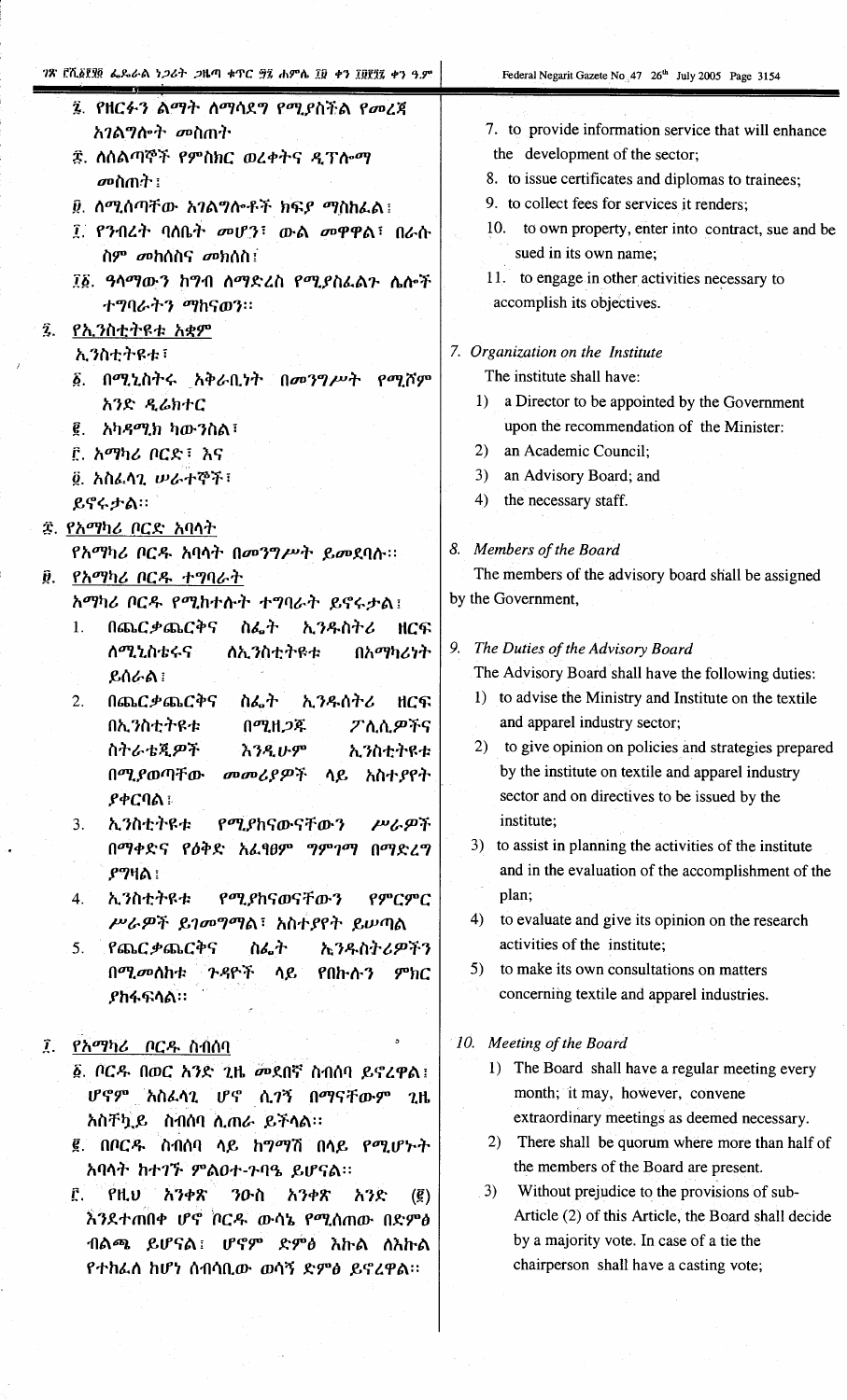7ጽ ሮሺ፩፻፶፫ ፌዴራል ነ*ጋ*ሪት *ጋ*ዜጣ ቁጥር ፵፯ ሐምሴ ፲፱ ቀን ፲፱፻፺፯ ቀን ዓ.ም

- ፬ የዚህ አንቀጽ ድን*ጋጌዎች* እንደተጠበቁ ሆኖ ቦርዱ የራሱን የስብለባ ሥነ ሥርዓት ደንብ ሲያወጣ ይችላል።
- ፲፩. የዲሬክተሩ ሥልጣንና ተግባር
	- ፩. ዲሬክተሩ የኢንስቲትዩቱ ዋና ሥራ አስፌጻሚ ሆኖ ከሚኒስትሩ በሚሰጠው ስጠቃሳይ መመሪያ መሠረት የኢንስቲትዩቱን ሥራዎች ይመራል፣ **ያስተዳድራል።**
	- ፪. በዚህ አንቀጽ ንዑስ አንቀጽ (፩) የተመሰከተው ሆኖ እንደተጠበቀ አጠቃሳይ አነጋገር ዲሬክተሩ!
		- $U$ ) በዚህ ደንበ አንቀጽ (፮) የተመሰከቱትን ተግባሮች የኢንስቲትዩትን ሥልጣንና ሥራ ሳይ ያውሳል!
		- በፌዶራል መንግሥት ሠራተኞች ሕግና ስ) በመንግሥት በሚፌቀድስት የደመወዝ መሠረት የኢንስቲትዩቱን ስኬል ሠራተኞች ይቀዋራል፣ ያስተዳድራል!
		- ሐ) የእንስቲትዩቱን የሥራ ፐሮግራምና በጀት <u>ለሚኒስቴሩ</u> ያቀርባል፣ አዘ*ጋ*ጅቶ ሲፌቀደም ተግባራዊ ያደርጋል!
		- መ) ሰኢንስቲትዩቱ በተፌቀደው በጀትና የሥራ መሠረት  $73<sub>th</sub>$ **TC949** ወጪ  $PAC<sub>2</sub>$ a
		- በሚደረጉ  $\boldsymbol{\nu}$ ) ከሦስተኛ ወንኖች  $2C$ ግንኙነቶች ኢንስቲትዩትን ይወክላል!
		- ሬ) የኢንስቲትዩቱን የሥራ አፌፃፀምና የሂሣብ ሪፖርት አዘጋጅቶ ስሚኒስቴሩ ያቀርባል።
	- ፫. ዲሬክተሩ ለኢንስቲትዩቱ ሥራ ቅልጥፍና  $\omega$  m<sup>3</sup> ሥልጣንና ナツリチン በሚያስፌልግ ሌሎች ኃላፊዎችና ለእንስቲትዩቱ በከፊል ሥራተኞች በውክልና ሲሰዋ ይችላል።
	- ፲፪. ስለአካዳሚ ካ<u>ውንስሱ አባላት</u>
		- የኢንስቲትዩቱ አካዳሚክ ካውንስል የሚከተሱት አባላት ይኖሩታል፤
		- ፩. የኢንስቲትዩቱ ዳሬክተር .................. ሰብሳቢ
		- ፪. የኢንስቲትዩቱ ሬጅስትራር ............... አባል
		- [ የመምሀራን ተወካይ ......................... »
		- ፬. ከኢንስቲትዩቱ ልዩ ልዩ ክፍሎች በሚኒስቴሩ የሚሰየሙ ተወካዮች ......................... ››
	- ፲፫. የአካዳሚክ ካውንስሉ ሥልጣንና ተግባር ሥልጣንና የሚከተሱት የአካዳሚክ ካውንስሱ ተግባሮች ይኖሩታል፤
- Federal Negarit Gazete No 47 26th July 2005 Page 3155
- 4) Subject to the provisions of this Article, the Board may issue its own rules of procedure
- 11. Powers and Duties of the Director
	- 1) The Director shall be the chief executive officer of the Institute and shall, subject to the general directives of the Ministry, direct and administer the actives of the Institute.
	- 2) Without limiting the generality of sub-Article
		- (1) of this Article, the Director shall:
		- (a) exercise the powers and deities of the institute specified in Article 6 of these Regulations;
		- (b) employ and administer personnel of the Institute in accordance with the federal civil servants laws and a salary scale to be approved for it by the Government;
		- (c) prepare and submit to the Ministry the work program and budget of the Institute and implement same upon approval;
		- (d) effect payment in accordance with the approved budget and work program of the Institute;
		- (e) represent the Institute in its dealings with third parties;
		- (f) submit to the Ministry the performance and financial reports of the Institute.
		- 3) The Director may delegate part of his powers and duties to officers and other employees of the Institute to the extent necessary for the effective performance of the activities of the Institute.

# 12. Members of the Academic Council

The Academic Council of the Institute shall consist of the following members:

- 
- 2) the registrar of the Institute ................ member
- 
- 4) Representatives from the various Departments of the Institute to be designated by the Ministry ...."
- Power and Duties of the Academic Council  $13.$ The Academic Council shall have the following powers and duties: